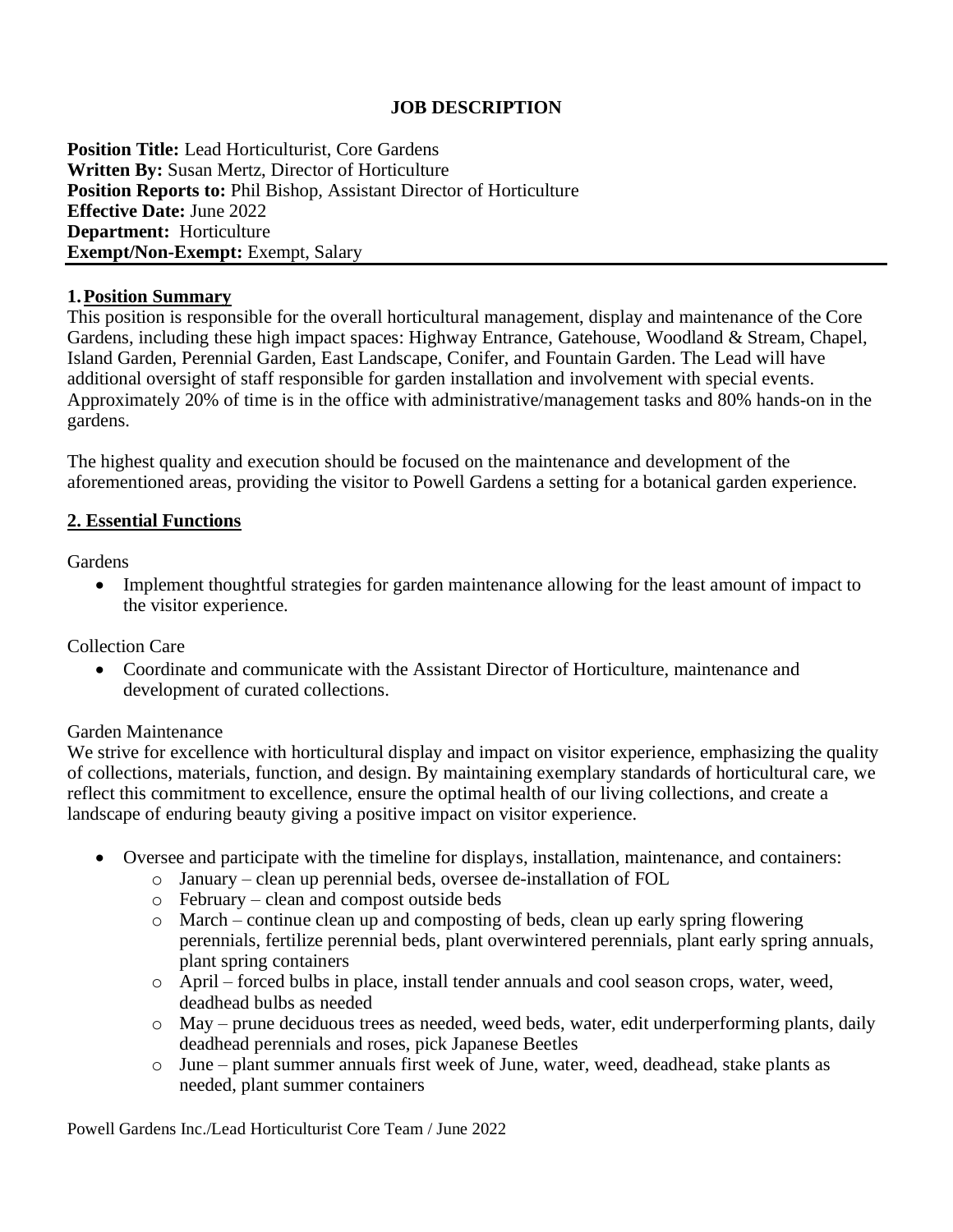- o July transplant annuals/perennials as needed, prune larger vines as needed, remove dead foliage in perennial beds, deadhead daily
- o August transplant annuals/perennials as needed, prune larger vines as needed, remove dead foliage in perennial beds, deadhead daily
- o September pull summer annuals in preparation of fall installation, clean up perennial beds, plant fall containers, plant fall beds
- o October water, weed, prune, install FOL, plant bulbs
- o November remove fall display plantings, plant spring bulbs, install holiday display (FOL mid-November thru first weekend in January)
- o December water, clean up, replace poinsettias as needed, clean up leaves in beds
- Meet and record visitor impact goals for assigned areas.
- Utilize project management tools, incorporate team with managing projects, and keep project management tool updated.

# Garden Manual

• Assist with annual content updates for the Core area's garden manuals.

# Plant Accession and Plant Tags

• Assist with accurate documentation of the area's plant records and requests for new and updated plant tags.

Plant Production and Purchase

- Communicating, coordinating and assisting Greenhouse production of all seasonal plant designs and annual plant needs.
- Communicate needs for finished plant material to the Director of Horticulture.

Pest and Disease Management

• Identify and control threating plant pest and diseases as required.

Seasonal Festivals and Exhibitions

• The horticulture team is an integral part of planning, designing, installing and tearing down seasonal festivals and annual exhibitions. Participation in meetings and working festival shifts beyond traditional garden hours will be required.

Facilities Maintenance

- Working with the Director of Horticulture and Maintenance Manager, proactively assess the structural integrity and equipment needs of areas specifically, but not solely related to the irrigation and structural elements of the turf.
- Inspect and communicate concerns and needs in a timely manner allowing enough lead time to manage issues

Volunteers/Interns

- Provide direction and support for all volunteers and interns in your area
- Evaluate volunteers and interns as required
- Ensure volunteers/interns are properly trained, utilizing best practices in the Gardens

Powell Gardens Inc./Lead Horticulturist Core Team / June 2022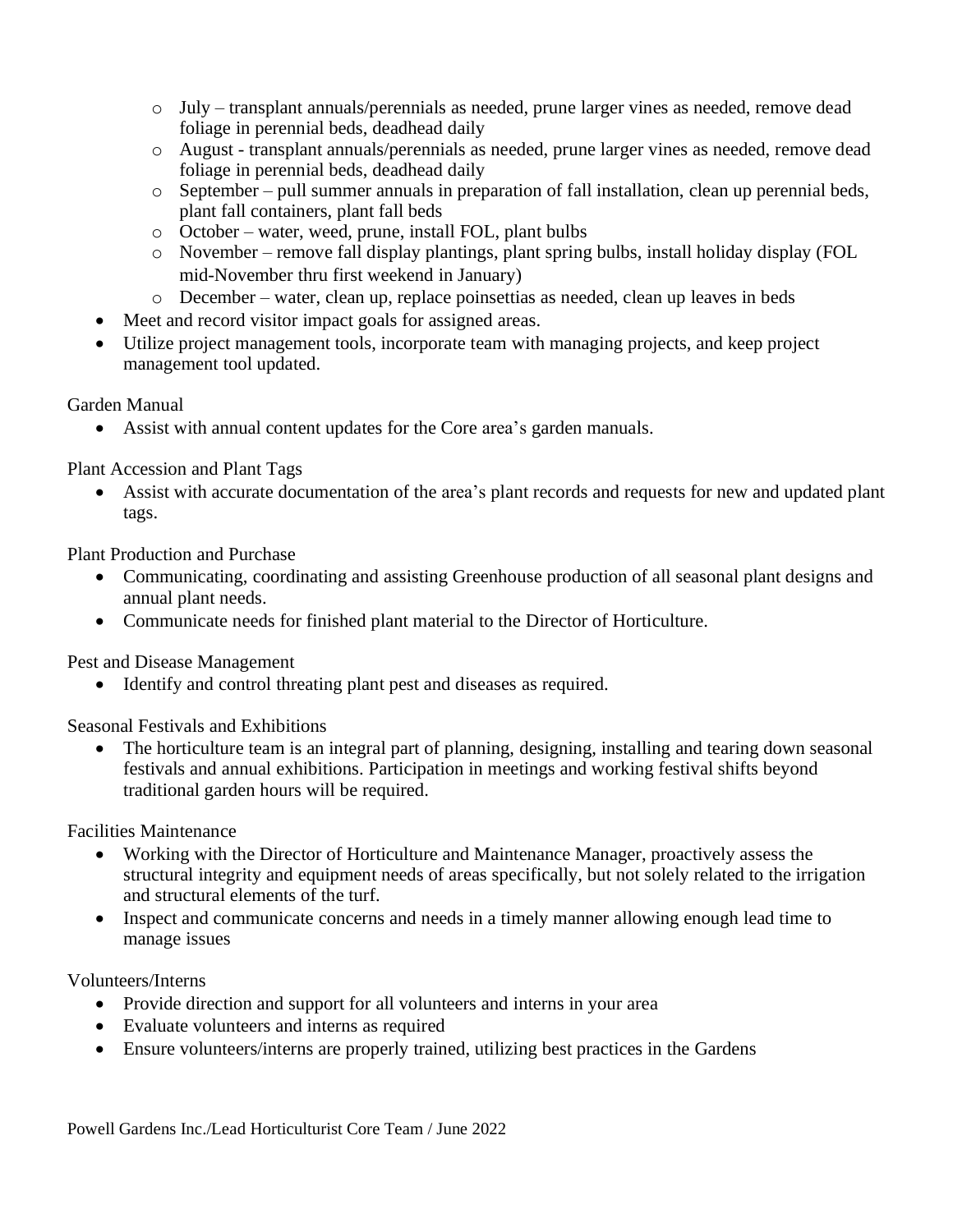Strategic Leadership

- Design and maintain gardens with the goal of an elevated visitor experience.
- Collaborate to support success of entire horticulture staff, other departments, Powell Gardens, and Garden revenue stream.
- Lead, manage, and train a team of garden staff and volunteers within assigned garden team.
- Oversee scheduling of all related staff and volunteers including weekend duty.
- Provide direction and guidance for all working with garden team with clear instructions and goals.
- Consult and advise with volunteer coordinator to build volunteer teams.
- Collaborate with production staff for plant selection and orders in a timely manner.
- Protect, share, display, and curate collections.
- Utilize Garden resources wisely.
- Explore and implement strategies to activate gardens in support of festivals.
- Consult and advise with volunteers and appropriate staff as required.

## 3**. Sphere of Responsibility**

Supervises staff that may include:

- Horticulturist
- Senior Gardeners
- Gardeners
- Interns
- Volunteers

Member of the Horticulture Leadership Team Member of the Middle Management Team

## **4. Internal and External Contacts**

**Internal:** All levels of staff and volunteers **External:** Vendors, donors, Board members, visitors, members, contractors

## **5. Consequence of Error**

This position is responsible for the Core Gardens, including Woodland Stream, Chapel Meadow, Island Garden, Perennial Garden, East Landscape, and Fountain Garden at Powell Gardens. The overall quality and presentation of these areas often provide the visitor with their first impression. The inability to provide the leadership and quality of these areas will affect the overall visitor experience, donor cultivation and community support. High standards must be upheld in all areas under this position. Advocacy and problem-solving are key to success for this person.

## **6. Experience/Education**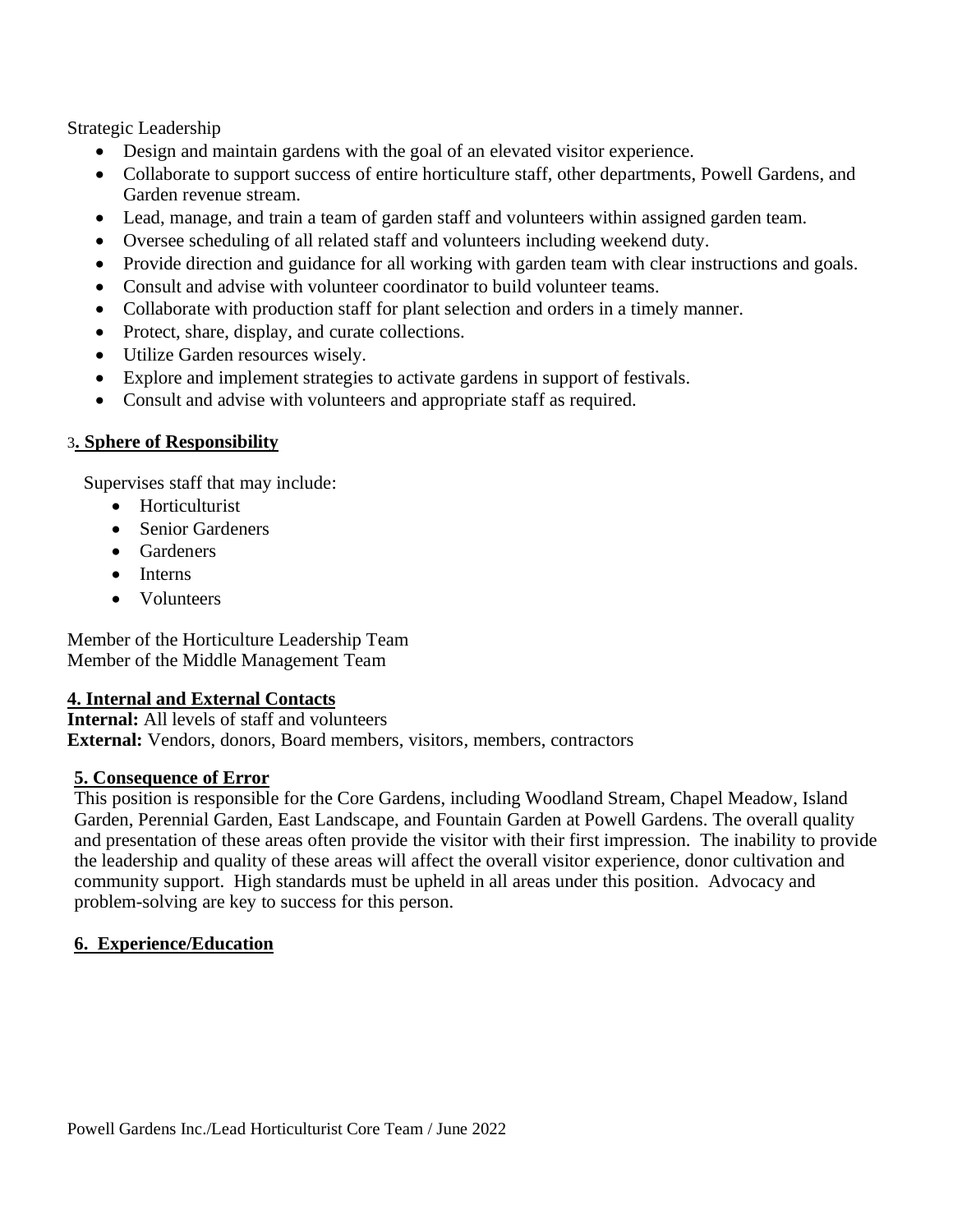| <b>Education</b>         |                                                                                                                                                                                                                                                                                                                                                                                                                                                                                                                                                                                                                                                                                                                                                                                                                                                                                                                                                                                                                                                                                                                                                                                                                                                                                                                                                                                                                                                                                                                                                                                                                                                                                                                                                                                                                                                                                                                                                                                                                                                                                                                                                                                                                                                                                |
|--------------------------|--------------------------------------------------------------------------------------------------------------------------------------------------------------------------------------------------------------------------------------------------------------------------------------------------------------------------------------------------------------------------------------------------------------------------------------------------------------------------------------------------------------------------------------------------------------------------------------------------------------------------------------------------------------------------------------------------------------------------------------------------------------------------------------------------------------------------------------------------------------------------------------------------------------------------------------------------------------------------------------------------------------------------------------------------------------------------------------------------------------------------------------------------------------------------------------------------------------------------------------------------------------------------------------------------------------------------------------------------------------------------------------------------------------------------------------------------------------------------------------------------------------------------------------------------------------------------------------------------------------------------------------------------------------------------------------------------------------------------------------------------------------------------------------------------------------------------------------------------------------------------------------------------------------------------------------------------------------------------------------------------------------------------------------------------------------------------------------------------------------------------------------------------------------------------------------------------------------------------------------------------------------------------------|
|                          | AAS or Bachelor's Degree in Horticulture, Plant Sciences or related field                                                                                                                                                                                                                                                                                                                                                                                                                                                                                                                                                                                                                                                                                                                                                                                                                                                                                                                                                                                                                                                                                                                                                                                                                                                                                                                                                                                                                                                                                                                                                                                                                                                                                                                                                                                                                                                                                                                                                                                                                                                                                                                                                                                                      |
| <b>Experience</b>        | 3-5 Years in a botanical garden or similar field; preferred experience in<br>Arboriculture, Grounds and Natural Resources                                                                                                                                                                                                                                                                                                                                                                                                                                                                                                                                                                                                                                                                                                                                                                                                                                                                                                                                                                                                                                                                                                                                                                                                                                                                                                                                                                                                                                                                                                                                                                                                                                                                                                                                                                                                                                                                                                                                                                                                                                                                                                                                                      |
| Knowledge                | Operate necessary equipment such as mowers, trimmer, other garden<br>equipment and vehicle.<br>Must obtain certified non-commercial applicator's (pesticide license) and valid<br>driver's license<br>Basic knowledge or experience in plant conservation, ecology, plant taxonomy,<br>and nomenclature.                                                                                                                                                                                                                                                                                                                                                                                                                                                                                                                                                                                                                                                                                                                                                                                                                                                                                                                                                                                                                                                                                                                                                                                                                                                                                                                                                                                                                                                                                                                                                                                                                                                                                                                                                                                                                                                                                                                                                                       |
| <b>Communications</b>    | Written and oral communication skills<br>Public speaking and training as required<br>Timely and organized                                                                                                                                                                                                                                                                                                                                                                                                                                                                                                                                                                                                                                                                                                                                                                                                                                                                                                                                                                                                                                                                                                                                                                                                                                                                                                                                                                                                                                                                                                                                                                                                                                                                                                                                                                                                                                                                                                                                                                                                                                                                                                                                                                      |
| <b>Core Competencies</b> | <b>Action- Oriented and Nimble Learning</b><br>Readily takes action on challenges, without unnecessary planning; identifies<br>and seizes new opportunities; displays a can-do attitude in good and bad times;<br>steps up to handle tough issues; learns quickly when facing new situations;<br>experiments to find new solutions; takes on the challenge of unfamiliar tasks;<br>extracts lessons learned from failures and mistakes<br><b>Builds Networks</b><br>Maintains relationships across a variety of functions and locations; draws upon<br>multiple relationships to exchange ideas, resources, and know-how; consults<br>with a wide network of internal and external connections; connects the right<br>people to accomplish goals, works through formal and informal channels to<br>build broad-based relationships and support.<br><b>Collaborates</b><br>Models collaboration across the organization; facilitates an open dialogue with<br>a wide variety of contributors and stakeholders; represents own interests while<br>being fair to others and their interests; credits others for their contributions and<br>accomplishments; promotes high visibility of shared contributions to goals.<br><b>Cultivates Innovation</b><br>Moves beyond traditional ways of doing things; pushes past the status quo;<br>continually assesses the market potential of an innovative idea or solution;<br>finds and champions the best creative ideas and actively moves them into<br>implementation; tries multiple varied approaches to innovative ideas; builds<br>excitement in others to explore creative options.<br><b>Drives Results</b><br>Has a strong bottom-line orientation – sets aggressive goals and high standards;<br>persists in accomplishing objectives despite obstacles and setbacks; has a track<br>record of exceeding goals successfully; pushes self and helps others achieve<br>results; pursues everything with energy, drive, and the need to finish.<br><b>Financial Acumen</b><br>Develops and manages budgets for assigned areas; reallocates resources<br>as necessary; encourages all too effectively manage expenses and resources;<br>integrates various factors from multiple perspectives to formulate possible<br>outcomes. |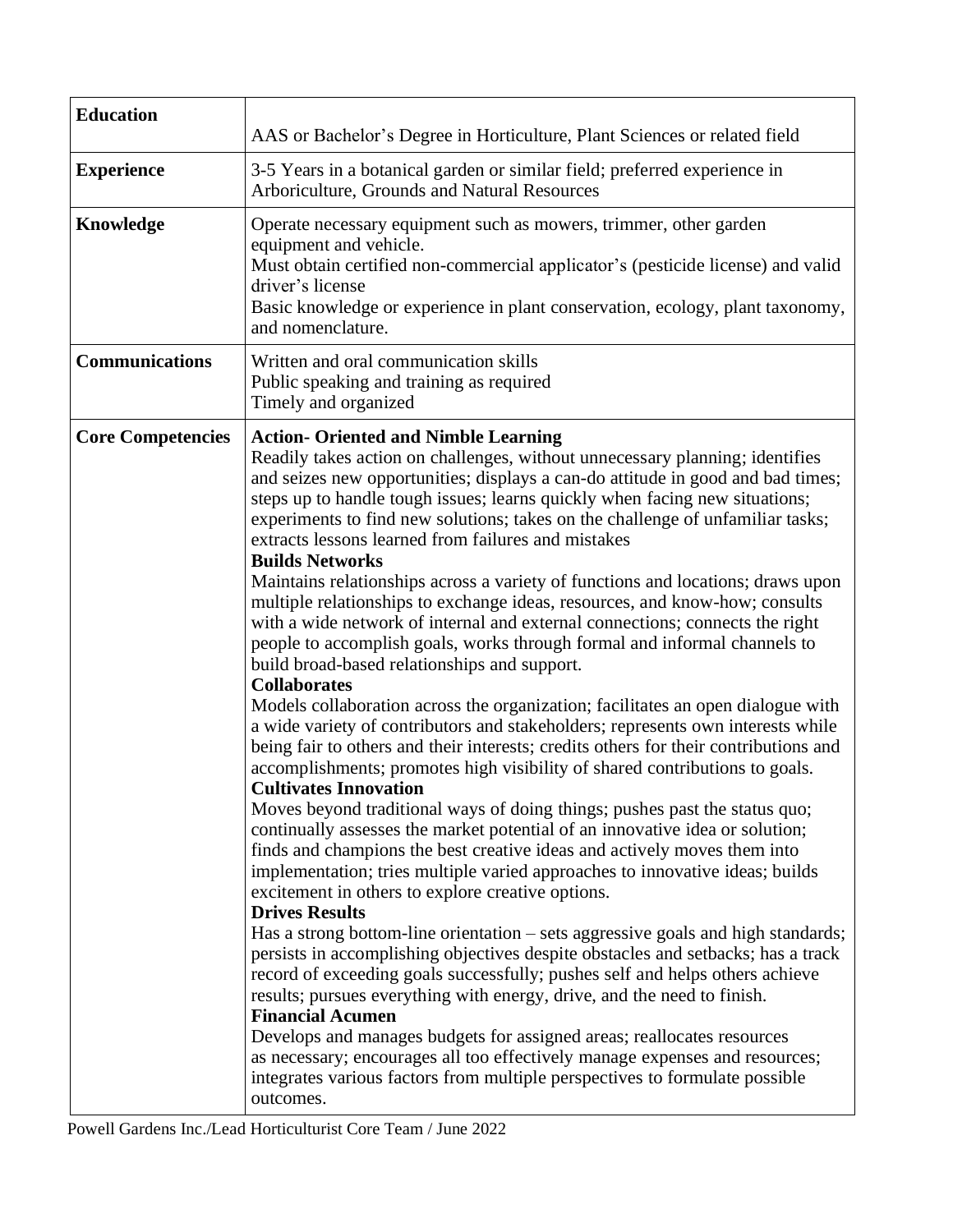| <b>Managing Change &amp; Improvement</b>                                         |
|----------------------------------------------------------------------------------|
| Measures effectiveness in initiating changes; adapts to necessary changes from   |
| old methods when they are no longer practical; identifies new methods and        |
| generates improvement in the organization's performance.                         |
| <b>Manages Conflict</b>                                                          |
| Step up to conflicts, seeing them as opportunities; asks questions and listens   |
| closely to all issues presented; finds common ground and drives to consensus,    |
| ensuring that all feel heard; defuses high-tension situations effectively.       |
| <b>Optimizes Work Processes</b>                                                  |
| Designs processes and procedures that allow managing from a distance; seeks      |
| ways to improve processes, from small tweaks to complete reengineering;          |
| separates and combines tasks into efficient and simple workflow; thinks about    |
| the whole system, focuses efforts on continuous improvement; identifies and      |
| seizes opportunities for synergy and integration.                                |
| <b>Situational Adaptability and Decision Quality</b>                             |
| Picks up on situational cues and adjusts in the moment; readily adapts personal, |
| interpersonal, and leadership behavior; understands that different situations    |
| may call for different approaches; can act differently depending on the          |
| circumstances: Makes sound decisions, even in the absence of complete            |
| information; relies on a mixture of analysis, wisdom, experience, and judgment   |
| when making decisions; considers all relevant factors and uses appropriate       |
| decision-making criteria and principles; recognizes when a quick 80% solution    |
| will suffice                                                                     |
| <b>Tech Savvy</b>                                                                |
| Anticipates the impact of emerging technologies and makes adjustments;           |
| readily learns and adopts new technologies; continually scans the environment    |
| for technology breakthroughs; experiments with a wide range of existing          |
| technologies while applying new and emerging options that can enhance            |
| organizational outcomes; encourages others to learn and adopt new                |
| technologies.                                                                    |

# **7. Physical Requirements/Work Environment**

Must be able to lift 40lbs; accomplish strenuous work an and ongoing basis in various conditions ,including extreme heat and cold ; willingness to don waders and enter the garden pools; must have dexterity and be able to groom plants and prune with speed and accuracy; ability to work evenings, holidays and weekends as required.

## **8. Application Process**

Applicants interested in the lead horticulturist position must submit the following to Daren Fristoe, [dfristoe@powellgardens.org.](mailto:dfristoe@powellgardens.org)

- Cover letter addressing the following:
	- o Why are you interested, and what professional experiences do you bring to the position and Powell Gardens?
	- o What areas of horticulture do you have experience?
	- o What is your experience with leadership roles and project management?
- Resume

Powell Gardens Inc./Lead Horticulturist Core Team / June 2022